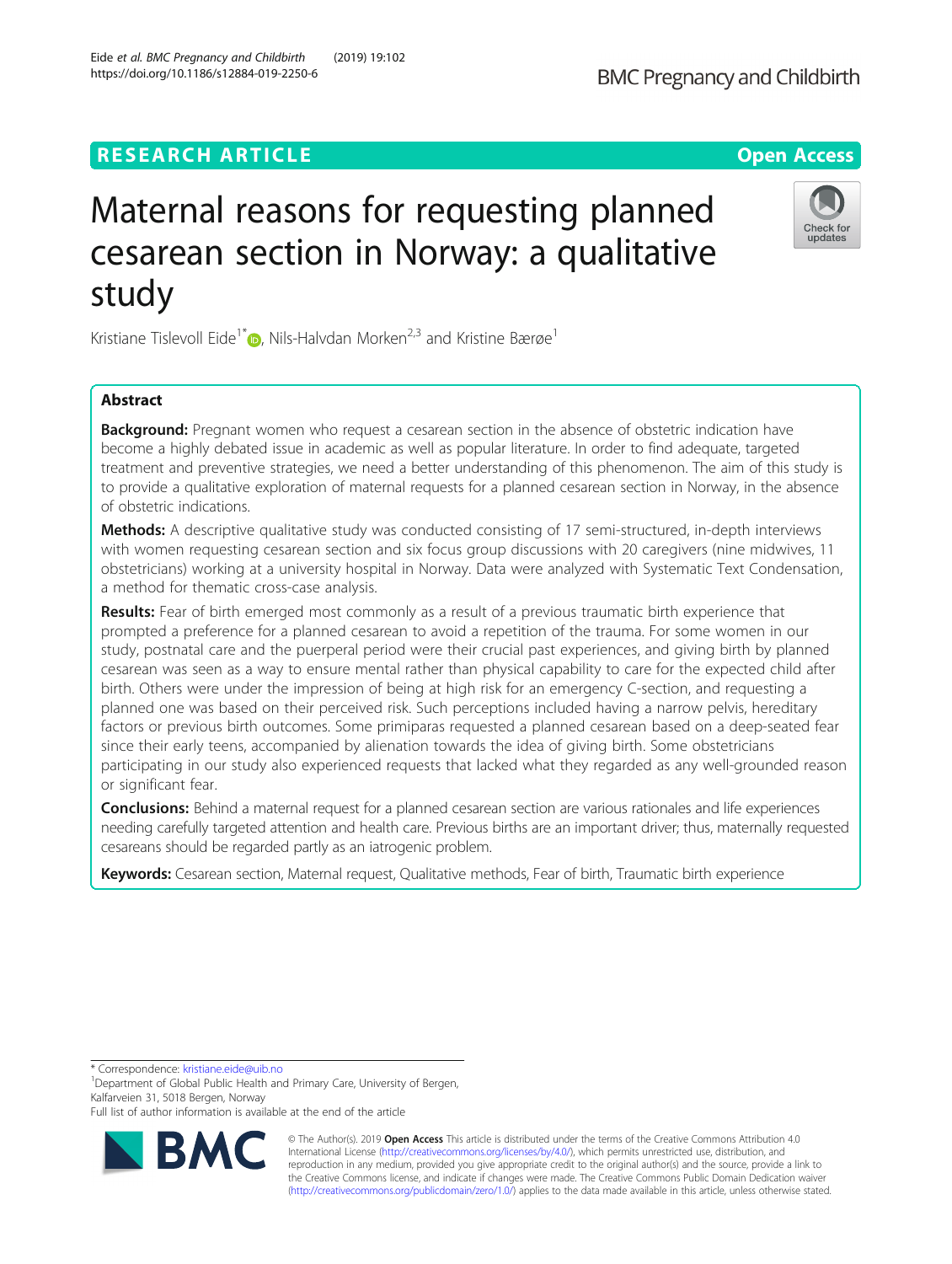## Background

Rising cesarean section (CS) rates in high and middle income countries over recent decades have initiated concern about the overuse of CS [\[1](#page-8-0)]. Nordic countries have made a remarkable effort in keeping rates low [\[2](#page-9-0)]. Nevertheless, maternally requested surgery remains a controversial issue in academic and public debate.

CS on maternal request (CSMR) is defined as a planned CS conducted on maternal request when there is no obstetric contraindication for vaginal delivery [\[3](#page-9-0)]. There is a lack of explicit medical classification and secondary diagnoses are frequent, creating uncertainty of prevalence estimates [\[4\]](#page-9-0). A study from Norway found that 10% of CSs undertaken in its study period (1998– 99) were conducted on maternal request, representing less than 1% of all births in Norway at that time [\[5](#page-9-0)]. This coincides with self-reported numbers (0.8%) by Fuglenes et al. [\[6](#page-9-0)]. Estimates for Sweden lie around 2% [\[4](#page-9-0)], whereas the prevalence in Denmark is twice as high for multiparous (3.6%) as for primiparous women (1.3%) [\[7](#page-9-0)]. A Swedish registry-based study showed that although caesarean section on maternal request (CSMR) increased three-fold over a 10-year period, it was a minor contribution to the overall rise in CSs [\[4](#page-9-0)].

Cesarean preference is strongly associated with fear of birth, previous CS and previous negative birth experience compared to women with preference for vaginal delivery [\[8](#page-9-0), [9](#page-9-0)]. Women who prefer CS more often have characteristics such as higher age, low education level, unemployed, non-native origin, smoking, symptoms of depression and history of abuse  $[8-10]$  $[8-10]$  $[8-10]$  $[8-10]$ . Moreover, a cesarean preference is predictive of both planned and emergency CS outcomes [\[6,](#page-9-0) [8](#page-9-0)]. First-time women requesting planned CS do not always present with a clinically significant fear of childbirth, but have more negative expectations of vaginal delivery compared to women planning for vaginal delivery [[11\]](#page-9-0). A qualitative study from Sweden showed that primiparous women requesting cesarean section often expressed deeply rooted emotions about natural birth since early adulthood [\[12](#page-9-0)]. Reasons reported among 91 Swedish women requesting CS in first pregnancy were fear of birth, safety issues, birth history of relatives, fear of pain and history of sexual abuse  $[13]$  $[13]$ . Parity may be crucial for understanding maternal requests, but few studies have shown stratified results for multiparous women. A higher prevalence among multiparas seems to be due to factors like previous cesarean or fear of birth rather than parity per se [[9\]](#page-9-0). Understanding how and why the fear of giving birth increases with parity among some women is important for developing future care.

In contrast to a lively debate about maternal autonomy, there has been little discussion about reasons for CS requests and possible prevention and treatment strategies [[14,](#page-9-0) [15\]](#page-9-0). Researchers have called for qualitative research on the subject to facilitate better understanding of cultural and psychosocial factors influencing maternal requests for CS in order to improve care for these women [\[16,](#page-9-0) [17](#page-9-0)]. Many qualitative studies have focused so far on primiparous women  $[18–20]$  $[18–20]$  $[18–20]$  $[18–20]$  $[18–20]$ . Women requesting CS is a diverse group of women for whom factors relating to parity may be important for understanding its sociocultural drivers. As the first purely qualitative study in Europe to include multiparous and primiparous women and their caregivers, our aim is to provide an in-depth exploration of women's reasons for requesting a planned CS in Norway, in the absence of obstetric indications.

## Norwegian birth context

Primary care midwives and general practitioners (GPs) have the main responsibility for follow-up and care during pregnancy in Norway, while births and postnatal care are provided at public hospitals. There is no private delivery option, and all care during pregnancy is provided free of charge. Delivery care is primarily midwife-led, assisted by obstetricians in the event of complication. If a woman requests a planned CS, she must be referred for counseling at the hospital where she plans to give birth. Birth counseling at each individual delivery unit may be provided by a midwife or an obstetrician. Planned CS is officially not available on request, and considered only as indicated by an obstetrician [\[21](#page-9-0)]. For non-Norwegian and English-speaking women, interpreting services are provided if possible. The Norwegian CS rate was 16% in 2017 [[22](#page-9-0)], a low rate as compared to other high-income countries. The county variance in CS rates in Norway ranged from 11.5–21.0% [\[22\]](#page-9-0).

## **Methods**

A descriptive qualitative design was chosen to explore the research question in depth and to facilitate new understanding and knowledge. The study was undertaken at a university hospital in Norway with 5000 annual deliveries and a regional CS rate of 12.6% [[22](#page-9-0)]. Women requesting CS were referred for birth counseling by their general practitioner or primary care midwife, and were seen at a midwife-led counseling center at the hospital. Internal referrals by obstetricians and midwives within the hospital also occurred. The final decision on a planned CS after the counseling process was taken by direct consultation with an obstetrician or by the midwife in charge of counseling after agreement with an obstetrician.

## Recruitment and data collection

Women were recruited consecutively for semi-structured in-depth interviews by midwives responsible for birth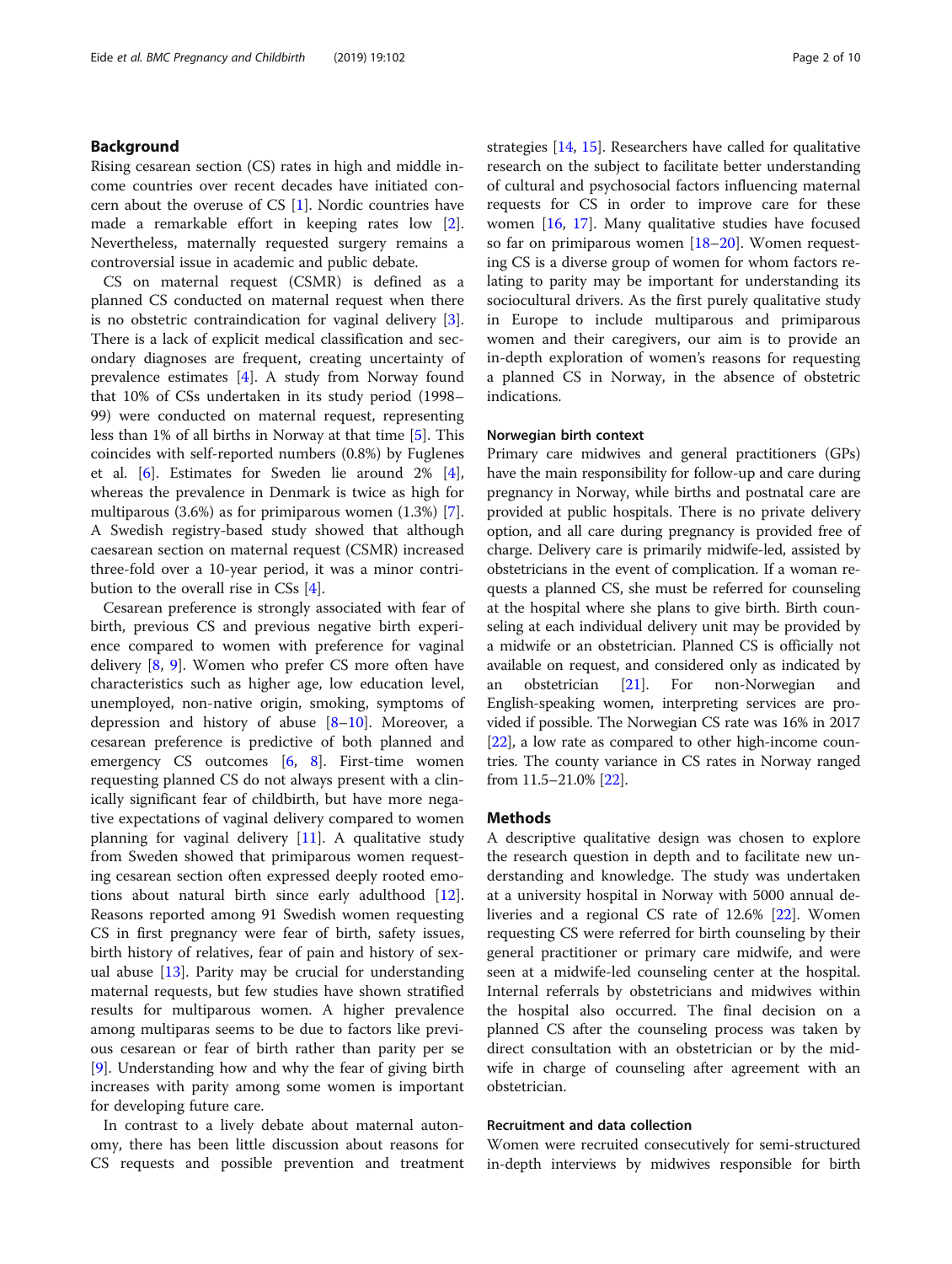counseling at the hospital. Written information and an invitation to participate in the study were provided by the midwife if a woman was above 16 years of age, had presented an oral request for CS and had a normal pregnancy with no significant medical risk (interpreted as no obstetric indications for a planned CS). Informed consent was obtained prior to the study interview by the recruiting midwife or the first author. The women were interviewed late in their pregnancy or after birth. The interviews took place in the first author's office or in the informant's home if preferred. One woman was interviewed twice due to subsequent relevant information acquired late in her pregnancy. In-depth interviews were chosen to facilitate dialogue about this personal and sensitive issue. The interviews often took a narrative style and were opened with, "Would you like to tell me your story about why you want a planned C-section?", followed by questions and probes from the interview-guide when needed (Additional file [1\)](#page-8-0). Interviews usually appeared to be lively and self-driven reflecting that the women wanted to tell their story. Three informants were immigrants, born outside Norway, and were somewhat constrained by not being able to explain themselves in their mother tongue. Two of these women were interviewed in Norwegian and one in English.

A purposive sample of midwives (working in counseling, delivery and postnatal care) and obstetricians was selected to participate in focus group discussions consisting of three to four participants grouped by profession. Groups of three to four participants were chosen for primarily pragmatic reasons, but eventually experienced as a favorable size to facilitate discussion and allow participation by all informants. The focus groups were held at the hospital and selected to allow interaction and sharing of experiences and opinions between colleagues. In all focus groups, the conversations were lively and driven mainly by the participants, sharing positive and negative experiences and conflicting opinions. Questions from the interview guide for the focus groups are provided in the Additional file [2.](#page-8-0)

All interviews were carried out by the first author between June 2016 and August 2017. Focus groups were conducted during March and April 2017. An interview guide with open-ended questions was developed by the research team and modified during the process. Individual interviews lasted from 51 to 79 min; focus groups from 40 to 70 min. All material was audio recorded and transcribed verbatim by the interviewer. After 12 individual interviews and six focus groups, the material was evaluated as being sufficiently rich to illuminate the research question. Scheduled interviews were conducted and further recruitment ceased.

## Analysis

The transcripts were organized with the coding software NVivo, version 11. Data were analyzed using Systematic Text Condensation [[23](#page-9-0), [24\]](#page-9-0), a method for cross-case thematic analysis conducted in four steps: 1) Reading the transcripts stepwise during data collection to adjust the interview guide, evaluate saturation and identify main themes for further analysis. 2) Identifying meaning units in the text and coding into main groups. 3) Condensation by splitting into subgroups. 4) Synthesizing condensates into re-conceptualized descriptions. The first step was conducted by the first and last authors, steps 2–3 by the first author and step 4 by collaboration among all authors in a step-by-step process of discussion and reflection. The transcripts were analyzed using editing analysis style, drawing categories upon the empirical data rather than a theory-driven template analysis, although the analysis was influenced by existing empirical knowledge  $(23)$  $(23)$  $(23)$ , 95, p.). Data from women and caregivers were synthesized to inform the analysis, with findings among women supported and complemented by the experiences and impressions stated by caregivers. Figure [1](#page-3-0) shows the analytic process, illustrating keywords and flexibility in the development of themes and coding of data into code groups and categories. Norwegian quotes have been translated into English by a Norwegian and English-speaking professional language editor and translator and back checked by the research team. Informants were coded numerically starting with W for woman, M for midwife and O for obstetrician.

## Results

#### Participants

Seventeen women referred to the delivery unit for birth counseling with a cesarean request were interviewed. Women's ages at the time of the interview ranged from 27 to 42 years. Fourteen women were multiparous women who had not requested a cesarean section in a previous pregnancy. Two women were second-time pregnancies and had been referred for birth counseling due to a cesarean request in both the current and a previous pregnancy. These women were interviewed about their rationale for cesarean preference during both pregnancies. One woman was pregnant for the first time and referred due to a cesarean request. Toward the end of pregnancy, 10 women were scheduled for a planned CS, while seven women planned for a vaginal delivery. Nine midwives and 11 obstetricians (six consultants, five residents) with varying lengths of experience were also interviewed in the focus groups. Their experience with and impression of the maternal group supported and complemented the findings from the women. Additional characteristics of the informants are presented in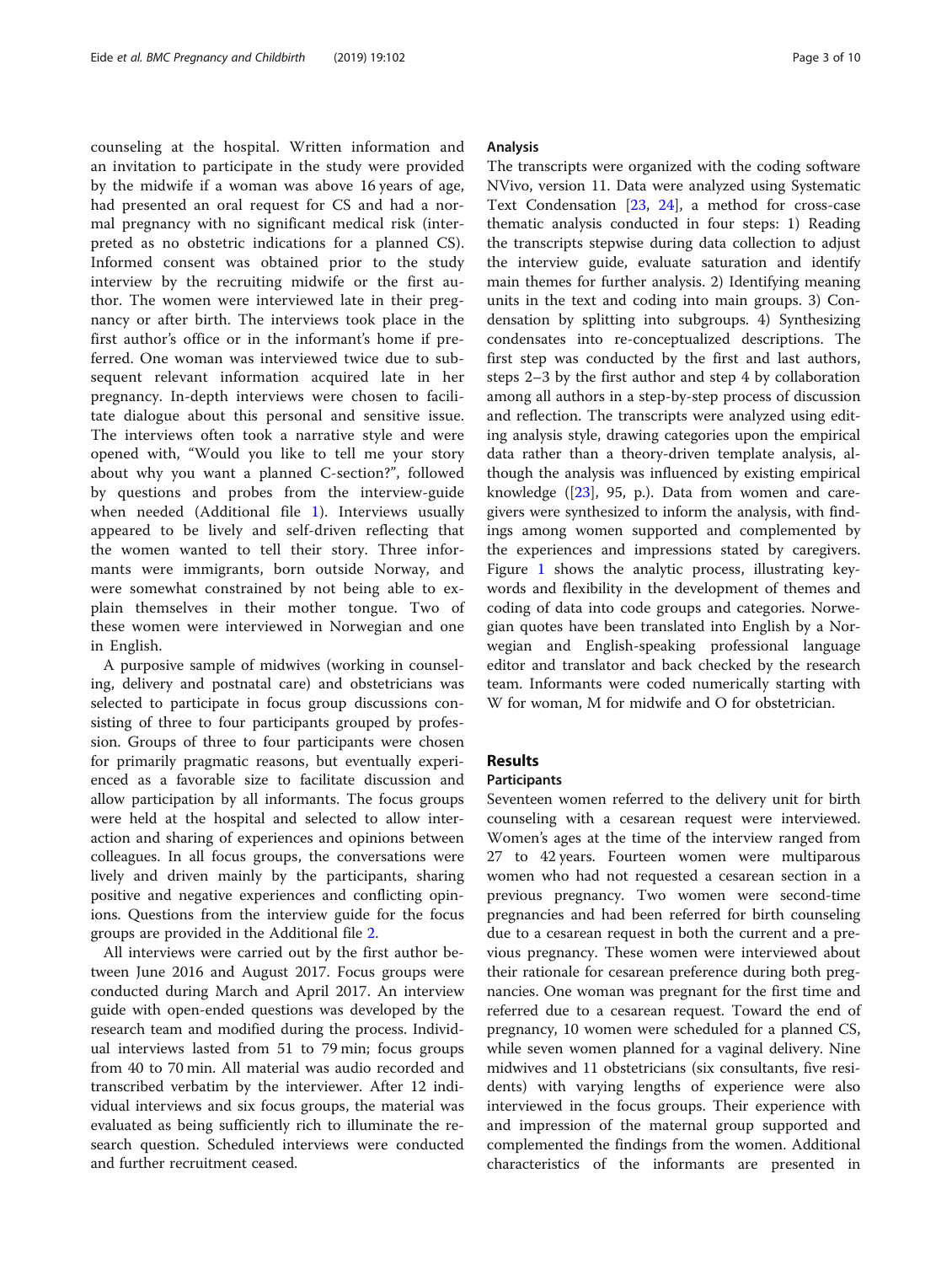<span id="page-3-0"></span>

Tables 1 and 2 and indicate a favorably heterogeneous sample.

#### Main categories

Five principal categories emerged from the analysis of women's rationales for requesting CS (Fig. 1). For some, fear of birth emerged as a consequence of a previous traumatic birth, and resulted in a preference for a planned CS as a way of avoiding repeated trauma. For others, negative experiences in postnatal care and the puerperal period led to a request for planned CS in order to ensure mental rather than physical capacity to care for the expected child. Some women were under the impression that they were at high risk of emergency CS, and requested a planned CS on the basis of self-perceived risk. Requests for planned CS in first pregnancies were based on deeply held fear accompanied by alienation towards the idea of giving birth. Additionally,

## Table 1 Women's characteristics

| Characteristics     | Number |
|---------------------|--------|
| $N =$               | 17     |
| Age                 |        |
| $27 - 42$           | 17     |
| Relationship status |        |
| Married             | 11     |
| Cohabitating        | 5      |
| Single              | 1      |
| Education completed |        |
| High school level   | 4      |
| Bachelor's level    | 7      |
| Master's level      | 6      |

obstetricians reported on experiencing requests without what they regarded as well-grounded reasons or significant fear.

## Previous traumatic birth experience: 'Back on that butcher's bench'

A previous traumatic birth experience typically encompassed multiple dimensions. A secondary fear of giving birth may arise shortly after delivery or during the next pregnancy. An important dimension of the previous birth experience was having experienced extreme fear during delivery, often involving a woman's conviction

|  |  | Table 2 Caregivers' characteristics |
|--|--|-------------------------------------|
|--|--|-------------------------------------|

| Characteristics     | Number |
|---------------------|--------|
| $N =$               | 20     |
| Profession          |        |
| Midwife             | 9      |
| Obstetrician        | 11     |
| Gender              |        |
| Female              | 16     |
| Male                | 4      |
| Age                 |        |
| $29 - 39$           | 7      |
| $40 - 49$           | 6      |
| $\geq 50$           | 7      |
| Years of experience |        |
| $\leq$ 5            | 5      |
| $6 - 10$            | 6      |
| $11 - 20$           | 5      |
| >20                 | 4      |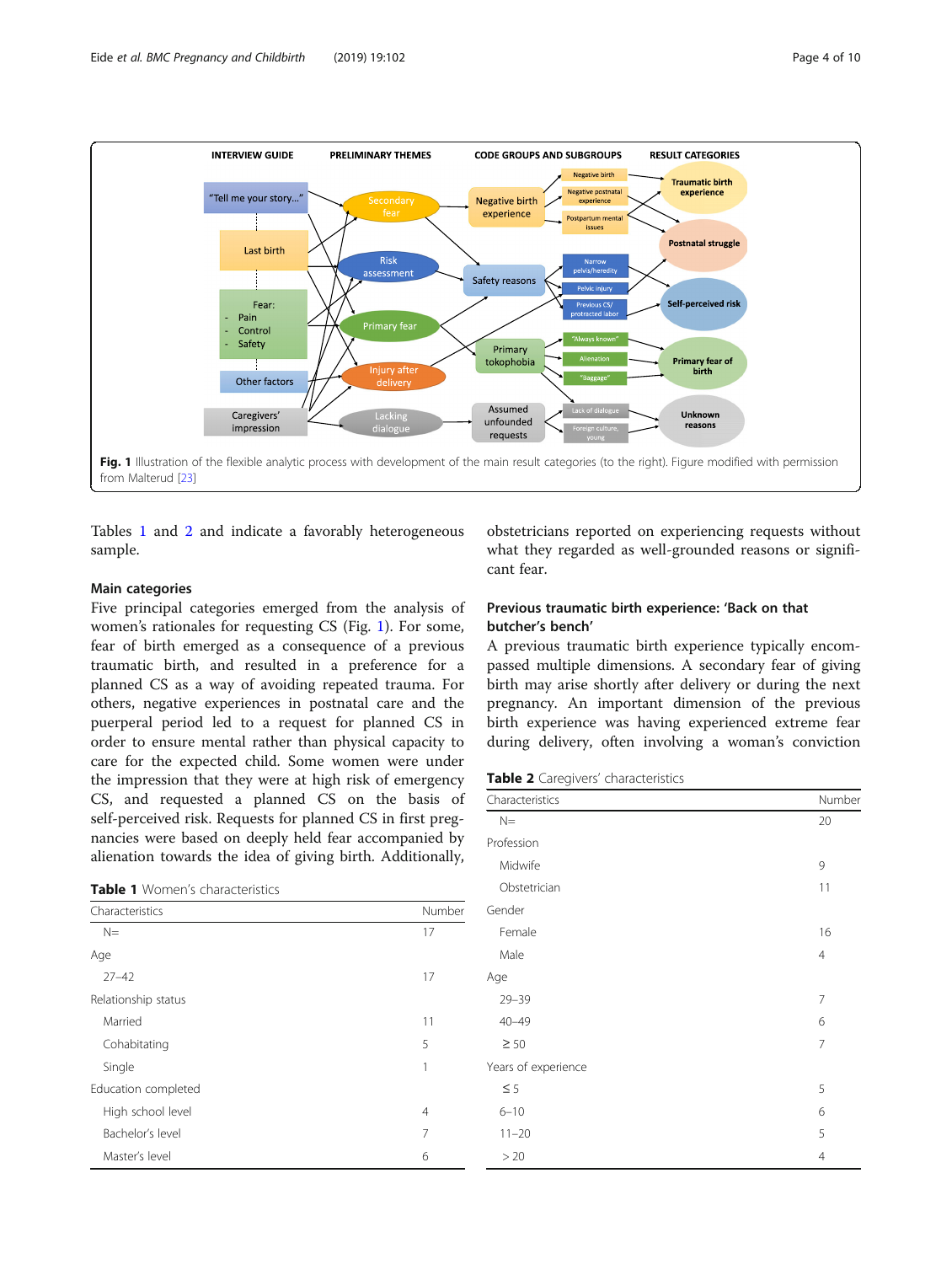that her own or the baby's life was at risk. This could be due to dramatic events or insufficient information and support during or after delivery. Language barriers were a particular source of fear for immigrants, like the case of this woman born outside Norway:

"And I was so scared that I just understood the pulses [fetal heart rate] were going down, and I was scared like if my baby will come out alive, or it will be dead. And then I was just asking them, will she be alive? And nobody bothered to answer me." W9 Multiparous woman

Midwives acknowledged the difficult balance of providing enough information without creating unnecessary fear. Communication between caregivers was also described as giving rise to fear and misunderstanding:

"They can retell almost verbatim how a conversation has occurred between two parties in a delivery room, and was almost perceived as warfare. Disagreement between midwife and doctor, which is perceived as enormous, creates a terrible insecurity for the woman." M1 Midwife

Recalling extreme pain and lack of control was important in reluctance toward another attempt of a vaginal delivery, the one leading to the other:

"So in a way it's the pain that was the reason. But then it wasn't. Because the pain made me lose control … And when I lost control I panicked. And the panic made me go completely irrational. Then there was no way back … Then I remember I told him [partner] I am fainting now, you will just have to get that baby out." W16 Multiparous woman

Operative delivery was a significant contributor to lack of control for some. Several women had experienced multiple vacuum and/or forceps attempts provided with either too much or too little analgesia (according to the women), the former leading to lack of control and the latter leading to extreme pain and shock, as in the case of this woman who explained that she failed to receive a pudendal block:

"They made it on the 4th [forceps] attempt. But by then I thought I was dead a long time ago. I had no clue what happened… They didn't have time to pay any attention to me when she [the baby] was in bad shape, I get that. But one of the two [caregivers] present had had time to give me that [pudendal] analgesia… And I am a bit scared that even though it is all normal now. When the baby comes, I will go

straight back. In my head I'm back on that butcher's bench." W13 Multiparous woman

A negative birth experience may result in distrust of the clinic. Some women were left with the impression of being subjected to mistakes, inadequate care or pain relief, experimental medicine, poor communication or being turned into a teaching case. One woman felt like a scientific case presented to a broad collegium in the delivery room. For some, an emergency CS felt like a relief when caregivers verbally summarized what they were about to do. A woman born outside Norway explained how lack of information and predictability left her with the impression of delivery care as "floating" and based on experiment rather than medical judgment:

"Like no one was sure what are they doing. Everyone, like how the situation is in villages in my home country, like ok now we will try this thing now we will try this thing, it was not like medically." W9 Multiparous woman

Several women described being reluctant to become pregnant again after the last birth experience, delaying a new pregnancy for many years, becoming pregnant unwillingly or having received assurance of a planned CS prior to getting pregnant.

Many women expressed a need for, as well as an expectation of, some follow-up by the clinic after birth, especially after operative deliveries. All women in Norway receive a check-up free of charge with their GP 6 weeks postpartum, but there is no official provision of follow-up at the delivery clinics after discharge. Caregivers working at the hospital, however, provided targeted follow up in special cases, especially after obstetrician-assisted deliveries, consisting of either an in-house talk at the postnatal ward before discharge or by calling them in several weeks postpartum for a debriefing in the out-patient clinic. Most women had received a visit from the obstetrician responsible for their birth before discharge, but a few had not had that opportunity. The optimal timing suggested by the women for a postpartum talk was between three and 6 weeks postpartum; by that time the mother would have had time to adjust to her new situation and reflect on what had actually happened. Women preferred the postpartum talk to take place within a specialized care setting, rather than in primary care, and with caregivers who had insight into the clinic's routines and delivery care.

"And if I had been sent to the right people straight after the birth the last time, then I wouldn't necessarily have, first, refused to have [more] children,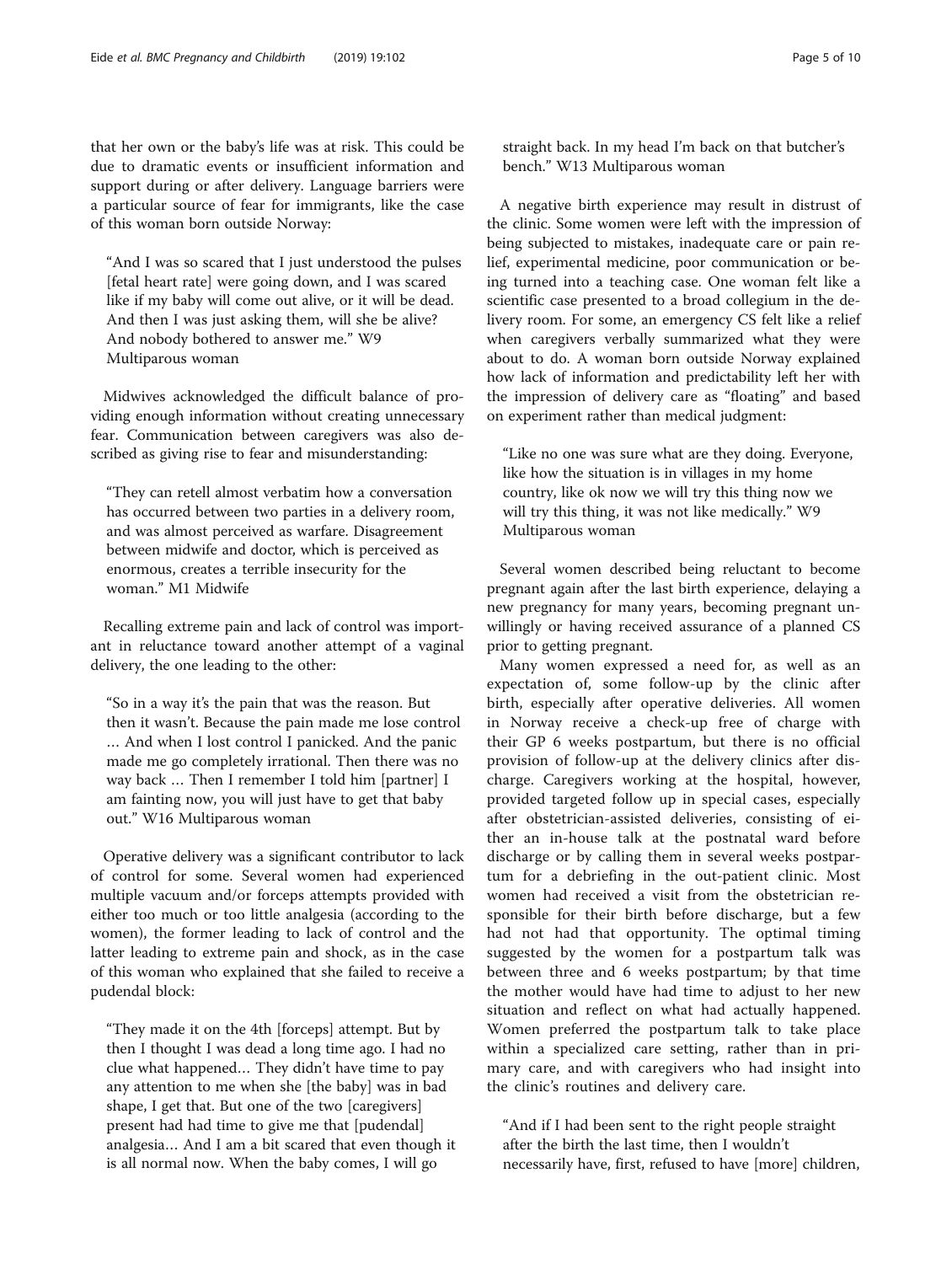and second, when I finally had got it [pregnant], to be so scared of a potential birth. I feel that there is a lot that could have been avoided. If they would just have followed up properly… The baby survived, the mother survived. That's good. But it's not good enough." W13 Multiparous woman

Caregivers also emphasized the importance of a postpartum follow-up appointment after birth. This would be an opportunity for debriefing, answering questions and clearing up misunderstandings. This was practiced to some extent by several of the caregivers, but not established as a routine. The main challenge was to identify the women that needed such follow-up. There were routines for a short in-house postpartum visit soon after all obstetrician-attended deliveries. The timing of this was regarded as suboptimal, providing the women with too little time to process the event and reflect on any questions she might have.

"... where I worked before I always had postpartum talks with these (women), I always saw them in the out-patient clinic after six weeks for a talk. And I believe I prevented a lot of fear of birth." O6 Obstetrician

## Postnatal struggle: 'I'd rather be present in my head than in my body'

The time following delivery was the crucial part of previous birth experiences for some women. Several women (and some partners, according to the women) had experienced difficulties processing the event, including shock, repression, depressive or anxious symptoms, but few had sought professional support. The experience of feeling mentally incapable of caring for the child due to difficulties with processing the birth experience was especially challenging. Some midwives emphasized how a negative birth experience can be exacerbated by negative experiences in the puerperium, such as feeling a lack of support, feeling incapable of caring for their child, and other difficult emotions following birth:

"I agree that a lot of what we see is that trauma often comes after delivery. The trauma comes from bad experiences in postnatal care… Several, we can see in hindsight, have been through a postpartum depression without receiving care. And it is a black hole. And it creates fear, for some a fear of dying." M1 Midwife

Several women complained about lack of staff and support in the postnatal ward. They often felt too sick to care for their newborn properly after the birth experience, especially if their partner was sent home.

Feelings of a lack of safety and being left on their own at the clinic made some demand early discharge against the clinic's advice:

"I have never felt so unsafe and helpless as I was at the clinic… It took all my effort to pretend that I was well so that I got out of that madhouse." W8 Multiparous woman

These women usually had experienced a protracted labor, emergency CS or operative delivery, and a planned CS was perceived to provide better health and an easier time after birth as compared to a complicated vaginal delivery.

Some women had experienced pelvic complications (urinary/anal tract damage, chronic pain) followed by handicap, social stigma and frustration in getting help. While afraid of aggravating the present injury by another vaginal delivery, these women also regarded a planned CS as a way of avoiding recurrence of a difficult time following birth, as in the case of this woman who had experienced a pelvic floor injury with urinary incontinence leading to a difficult time after delivery, both emotionally and socially.

"Some are just a bit unlucky, and things happen during the birth. And unfortunately, I was one of them. And that's why I'm thinking that I don't want to (give birth). I am terrified of it happening again." W5 Multiparous woman

Overall, many women in this category regarded a planned CS as a predictable and calm birth experience that in turn would facilitate a mentally stable puerperal period. The anticipated mental benefit after a planned CS was worth the longer recovery time in physical terms, as described by this mother expecting her second child:

"Because now I have two small children to think of. Then I'd rather be present in my head than in my body." W1 Multiparous woman

## Fear due to safety reasons based on self-perceived risk: 'I can't give birth normally, I'm convinced'

Several women based their request on what they personally considered medical risk factors. They were concerned about complicated births running in their families, previous protracted labor/emergency CS, perception of having a narrow pelvis or expecting a big baby. While some were afraid of experiencing stillbirth, others simply wanted to avoid a stressful emergency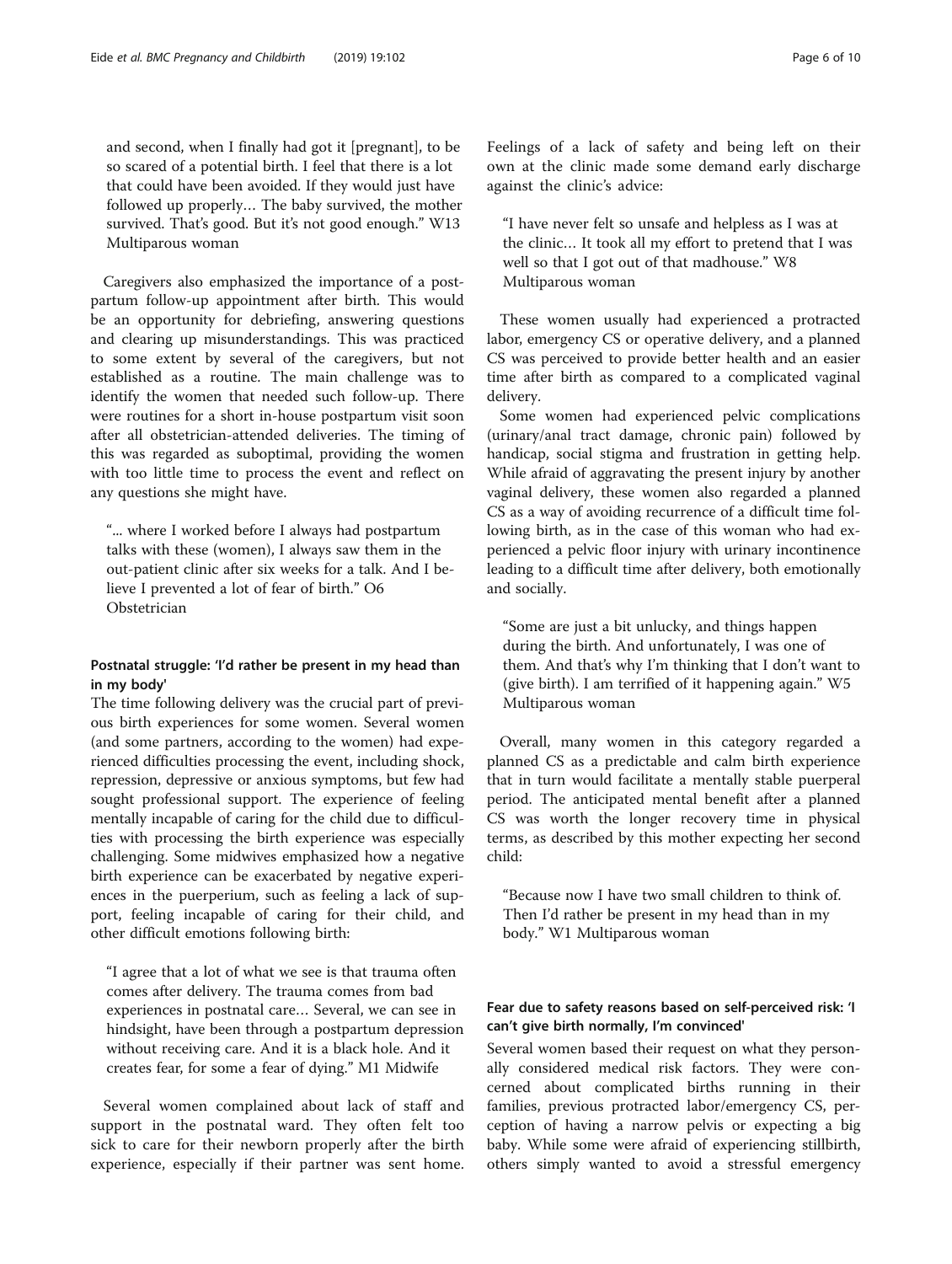situation. The conviction of not being able to deliver vaginally was recurring:

"I hear from my family that my great-grandmother and great-great-grandmother had lots of stillbirths because they [the unborn child] got stuck… And my maternal grandmother had a C-section with my mum, and my mum had a C-section with me… So, I can't give birth normally, I am convinced of it." W8 Multiparous woman

Caregivers were aware of these requests, although they might disagree about the medical significance of the upcoming birth. The women's rationale was to avoid an emergency CS by having a planned one, as in this case of a woman who had reviewed the academic literature on her own:

"I checked the guidelines of the Royal College of Obstetricians and Gynecologists… They concluded in the end that [for women with previous CS] the overall risk of a vaginal birth was quite small, but still safer with a C-section… And if you have a big baby, the risk of having a C-section is already 50%… It's the emergency in this I want to avoid." – W17 Multiparous woman

#### Primary fear of birth: 'It's just an anxiety that I have'

Some women presented with deeply rooted fear they had carried since their early teens, making them feel different from other people. It was experienced as an encompassing primary phobia that had accelerated with pregnancy. They had typically delayed becoming pregnant. One of the women based her fear on a traumatic experience in her early youth giving rise to a fear of death during delivery.

"I've been frightened. I thought it might change, go away some of the time during the pregnancy, but it didn't go. The closer I got the more scared I was… Death and pain, they were the only things in my head." W3 Primiparous woman

Another woman was not able to describe properly what her fear was about; it was a deeply rooted feeling of birth being completely unnatural to her:

"I cannot understand what makes me so different from others. And that has perhaps been partly what's been the most unpleasant, to feel that it is experienced as different. Because it is in a way something all women are supposed to feel as a natural part of life. But I don't believe it is anymore natural

According to caregivers, these women could sometimes be extremely scared and difficult to convince about a vaginal delivery. They emphasized how some were particularly vulnerable and carried "excess baggage" from earlier life. Some had experienced sexual assaults or other traumatic life events that, one midwife underscored, would not always be revealed during counseling. They often carried a sense of alienation toward giving birth and having children in the first place:

"Some have a psychological baggage from earlier in life, and have perhaps delayed becoming pregnant, are scared of being so and of having a child at all. Birth is very strange to them… They don't believe they will cope with it." O11 Obstetrician

#### Requests based on unknown reasons – lack of dialogue

Obstetricians were especially concerned with a minority of women requesting CS who presented without well-grounded reasons or significant anxiety. Willingness to comply with such requests was lower, and willingness to spend time and effort on them varied. Such requests were rare, and it was difficult to obtain a good dialogue. These women could be very determined about their choice of delivery; they were sometimes very young and possibly without understanding about the implications of surgery.

"And there is something about those who you absolutely do not get into dialogue with, who just sit there and say no no no. Won't have a story, won't have a background… And sometimes they are very young. Who absolutely do not understand this. Who just think it is much easier with surgery and then finished" O1 Obstetrician

Sometimes these were women immigrated from countries with high C-section rates:

"Those cases that are not anxiety for birth are those who have seen in the media, heard from friends, read and think, 'Oh what an easy solution to have C-section'… You have the normal birth which most people have to accept, and you have the Hollywood version where you're admitted to the hospital and get a planned C-section, free from perineal tears, baby comes out newly washed. That's not a medical indication. I had one patient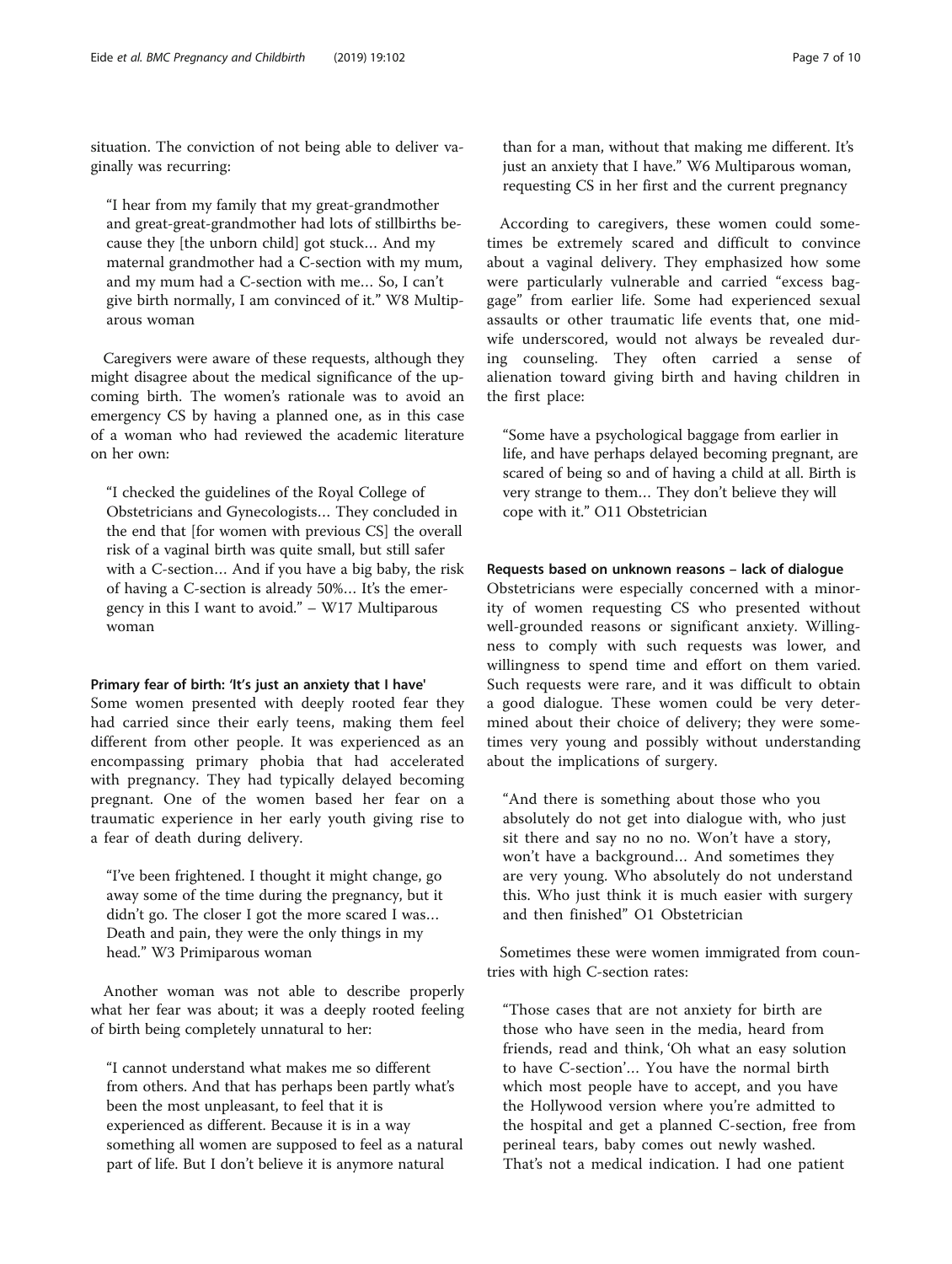from abroad with that kind of argument. From a country with a very high C-section rate." O5 **Obstetrician** 

## **Discussion**

Although previous birth experiences are central to many, there are nuanced reasons and various rationales behind a cesarean request. Traumatic birth or postnatal experiences were important for some women, whereas others based their request on self-perceived risk. Primary fear of birth in first pregnancies also appeared, as did 'requests based on unknown reasons', according to obstetricians. This multifactorial complexity behind maternal requests is in accordance with the findings of other qualitative studies [\[25](#page-9-0)].

Background characteristics of women requesting C-sections suggest a population susceptible to mental illness [\[8](#page-9-0), [10](#page-9-0), [26](#page-9-0)]. The rationale for many women was to avoid mental health problems following a traumatic birth experience. However, little is known about the impact of a planned CS on mental health after birth. Provision of a planned CS does not seem to lower antepartum anxiety or depressive symptoms, but to compel a vaginal delivery may lead to post-traumatic stress and depression [[27](#page-9-0)]. To be able to give proper recommendations during birth counseling for women with a fear of birth, mental health has to be addressed in the trade-off between risk and benefits with regard to delivery mode.

Fear of birth due to previous birth experience was the dominant reason for cesarean requests among the women in this study. Twelve out of 14 multiparous women had experienced either operative delivery and/or emergency CS. Other studies have shown strong associations between cesarean preference and previous negative birth experience, previous CS and fear of birth [\[6](#page-9-0), [8](#page-9-0), [26](#page-9-0)]. Our findings suggest that it is not the previous CS but rather the negative aspects of the birth experiences, which are crucial in their justification of a cesarean request. This is in line with a systematic review of qualitative literature also reporting previous birth experiences as an important reason for requesting CS [\[25](#page-9-0)]. Størksen et al. found that 8% of pregnant women in Norway had significant fear of birth, which was highly predictive of a cesarean preference. Presence of a previous negative birth experience was the strongest predictor of fear, followed by impaired mental health and lack of social support. Only 13% of women with fear received a CS, and very few requested CS in the absence of a previous negative birth experience [\[26](#page-9-0)]. If various traumas from a previous birth experience are the major causes of CSMR, we should acknowledge the phenomenon as partly an iatrogenic problem. Fear of birth due to previous traumatic birth experience can be prevented through proper

midwifery and perinatal mental health care [\[28](#page-9-0)]. Women and caregivers interviewed in this study suggested postpartum follow-up after birth as a way of avoiding cesarean requests in subsequent pregnancies. A challenge described by caregivers was how to capture the subjective trauma. A subjective negative birth experience is not necessarily determined by an obstetric event, but rather by lack of support and poor-quality care during childbirth [[29,](#page-9-0) [30\]](#page-9-0). Prevention and follow up must therefore be targeted. Whether postnatal debriefing improves postpartum mental health and avoids development of post-traumatic stress is currently uncertain [\[31](#page-9-0)]. Women seem to appreciate such services and midwives regard it as beneficial for women [\[32](#page-9-0)].

Several women (including one woman who had requested CS in her first pregnancy) based their request on safety reasons due to self-perceived risk for, and as a means of avoiding, an emergency CS. Previous birth experience, if present, was not necessarily described as negative or traumatic. This may partly explain why clinical anxiety is not present in all women requesting CS [[11\]](#page-9-0). Several researchers have highlighted the association between CSMR and previous or current obstetric complications, bringing maternal perception of risk into account [[33](#page-9-0)–[35](#page-9-0)]. These requests may call for a different healthcare response than the more trauma-based requests. Over all, adequate healthcare toward this patient population seems to necessitate targeted approaches.

A study among primiparous women from Sweden revealed how deeply rooted emotions beyond fear of birth dominated their requests for a planned CS [[19\]](#page-9-0). As for two out of three women having requested cesarean section in their first pregnancy in our study, these women described that they had always known they would not wish to give birth the natural way. According to caregivers, primiparous requests of this kind were not usual. Others have indicated that several women with fear of childbirth do not accept psychological counseling and demand a CS without further discussion [[36](#page-9-0)–[38\]](#page-9-0). Obstetricians were especially concerned with the rare but present women who gave no well-grounded reasons for their request and had a lack of willingness to establish a dialogue. Midwives did not discuss these women and may have achieved a better dialogue and understanding of these requests. Nevertheless, we were not able to probe specifically on this issue during data collection since the midwives working in counseling care were the first focus group interviewed.

## Strengths and limitations

The majority of women interviewed in this study gave birth by a planned CS at a hospital with a low CS rate compared to the overall country. Midwives at the counseling center suggested that approximately 70% of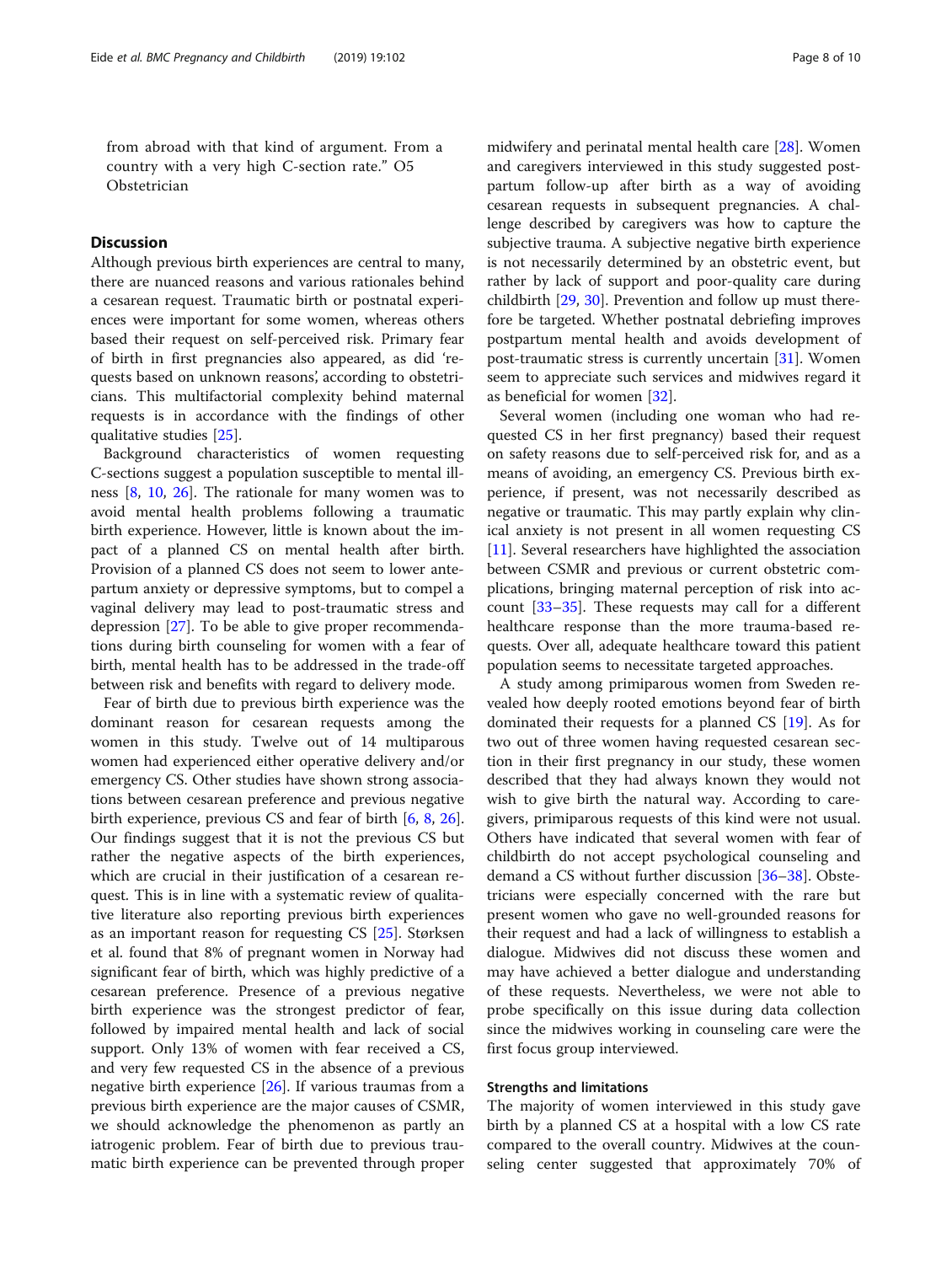<span id="page-8-0"></span>women withdrew their request during birth counseling. This may imply that the women in this study already had a strong motivation for planned CS, and may partly explain why requests based on unknown reasons were not represented among these women. The female interviewer had no direct relation to the clinic. This opened up an honest dialogue and promotes the credibility of the findings. The majority of women were multiparous women with a previous experience of attempted vaginal delivery. Inclusion of only three women having requested CS in their first pregnancy may question the credibility of findings regarding first-pregnancy requests. However, our findings from the focus groups with caregivers and existing literature support these results. Most women were interviewed late in their current pregnancy, and some women were interviewed after giving birth. Two second pregnancy women requesting CS in both their current and the previous pregnancy were interviewed regarding their rationale for requesting CS in both pregnancies. Recalling prenatal fear and other factors influencing their wish may have been affected by the birth experience and memory at the time of the interview, which may have influenced the results. However, postpartum interviews also provided the advantage of illuminating the phenomena from a comprehensive pre- and postpartum perspective, and all women provided spontaneous and rich descriptions about their reasons and rationales for wanting a planned CS. There was an overall strong interview dialogue with lively and self-driven discussion pointing toward high information power [\[39](#page-9-0)]. The heterogeneous characteristics of informants (Tables [1](#page-3-0) and [2\)](#page-3-0) and the complementation of women's and caregivers' perspectives add credibility to the study. As a multidisciplinary research team (i.e., a newly educated medical doctor, an experienced obstetrician and a philosopher), we were able to approach and discuss the research question and findings from different angles and ensure consistency in the analysis. Even though the study is constrained by the setting, birth and fear relate fundamentally to the human condition, permitting transferability to other settings as well.

## Conclusion

Cesarean requests are based on varying rationales and life experiences. Previous birth experience occurs as a major driver of subsequent fear of birth. Thus, CSMR should be regarded partly as an iatrogenic problem with potential for improvement and prevention both during and after deliveries. Some women based their requests on concerns about a perceived high risk of emergency CS, which may call for a different counseling approach. Over all, prevention and healthcare should be carefully targeted according to such findings.

## Additional files

[Additional file 1:](https://doi.org/10.1186/s12884-019-2250-6) Interview guide for in-depth interviews with women. Questions and probes used in interviews with women. (DOCX 15 kb) [Additional file 2:](https://doi.org/10.1186/s12884-019-2250-6) Interview guide for focus group discussions with caregivers. Questions and probes used in focus group discussions with caregivers. (DOCX 14 kb)

#### Abbreviations

CS: Cesarean section; CSMR: Cesarean section on maternal request

#### Acknowledgements

We would like to thank the recruitment collaborators of this study and the participants for sharing their experiences and attitudes on a highly debated issue. Thanks to Scribendi and Julia C. Norman for helpful language editing and translation of quotes. Many thanks to Kirsti Malterud and Margrethe A. Schaufel for feedback on the development of the figure, and Kirsti Malterud for allowing us to modify her original one.

#### Funding

The first author was funded by University of Bergen. The funding source had no impact on the design and execution of the study.

#### Availability of data and materials

Original data cannot be made available due to restrictions in the ethical approval of the study. Additional quotes may be provided upon request to the corresponding author up to 5 years after the ended study period, when data shall be deleted.

#### Authors' contributions

All authors designed the study. KTE had the primary responsibility for data collection and analysis. All authors participated in analysis, interpretation and drafting of the results. All authors have read and approved the final draft.

#### Ethics approval and consent to participate

Approval was obtained from the regional committee for medical and health research ethics in Norway (REK) on December 7, 2015 (Ref. 2015/2029REK vest) and the Norwegian Social Science Data Services (NSD) on November 20, 2015 (ref 45,158/3/MSS). All participants were provided information sheets about the study and all women signed written consent prior to the interviews. Caregivers consented by active participation in the focus groups as approved by both REK and NSD.

#### Consent for publication

Not applicable.

#### Competing interests

The authors declare that they have no competing interests.

#### Publisher's Note

Springer Nature remains neutral with regard to jurisdictional claims in published maps and institutional affiliations.

#### Author details

<sup>1</sup>Department of Global Public Health and Primary Care, University of Bergen, Kalfarveien 31, 5018 Bergen, Norway. <sup>2</sup>Department of Obstetrics and Gynecology, Haukeland University Hospital, Jonas Lies veg 87, 5021 Bergen, Norway. <sup>3</sup>Department of Clinical Science, University of Bergen, Jonas Lies veg 87, 5021 Bergen, Norway.

#### Received: 7 September 2018 Accepted: 18 March 2019 Published online: 29 March 2019

#### References

1. World Health Organization (WHO): Statement on Caesarean Section Rates. 2015. [[http://apps.who.int/iris/bitstream/handle/10665/161442/WHO\\_RHR\\_](http://apps.who.int/iris/bitstream/handle/10665/161442/WHO_RHR_15.02_eng.pdf;jsessionid=F28E7A37F93A987CBDFA94468A69D3C5?sequence=1) [15.02\\_eng.pdf;jsessionid=F28E7A37F93A987CBDFA94468A69D3C5?](http://apps.who.int/iris/bitstream/handle/10665/161442/WHO_RHR_15.02_eng.pdf;jsessionid=F28E7A37F93A987CBDFA94468A69D3C5?sequence=1) [sequence=1\]](http://apps.who.int/iris/bitstream/handle/10665/161442/WHO_RHR_15.02_eng.pdf;jsessionid=F28E7A37F93A987CBDFA94468A69D3C5?sequence=1) Accessed 24 Aug 2018.